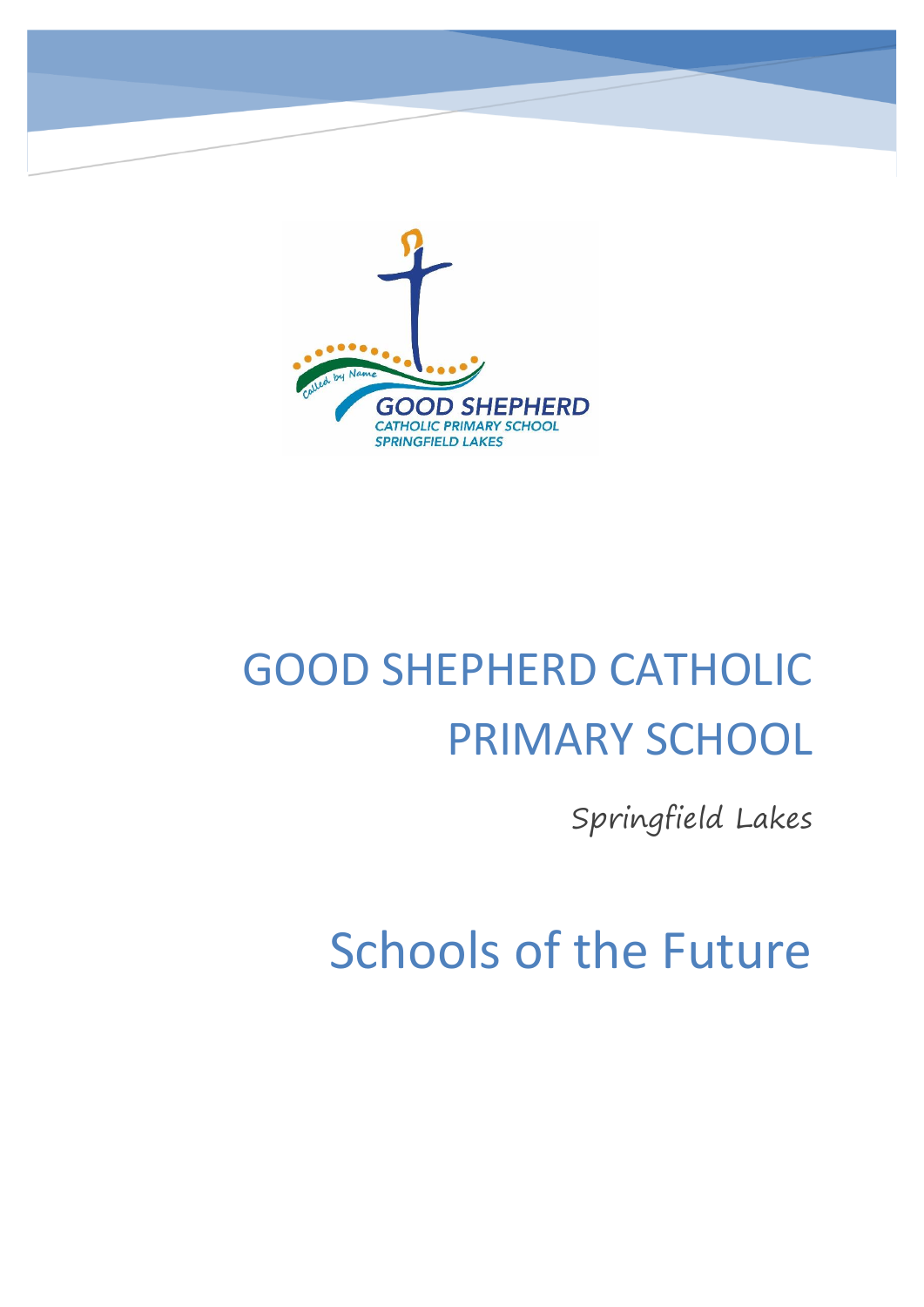# Schools of the Future

# Judith Anne Seery - 2012

THE FUTURE IS ALREADY HERE … (and it's personalised) Government, business, systems, schools and, very importantly, the students themselves have redefined expectations and assumptions about the design, delivery and support of school education nationally. This is a vastly different landscape than even five years ago. *'The future is already here; it's just not very evenly distributed'* (William Gibson in Horizon Report 2012 K-12 Edition, NMC 2012).

Among the major influences on the changing landscape are:

- The Melbourne Declaration on Educational Goals for Young Australians (Dec, 2008) which identified two fundamental goals: 1. equity and excellence; and 2. all young Australians become successful learners; confident and creative individuals; and active and informed citizens.
- Australian Curriculum, Assessment and Reporting Authority (ACARA), the major instrument to develop and coordinate the adoption of an Australia-wide curriculum, which is profoundly and positively reshaping the national curriculum and standards framework.
- Australian Institute for Teaching and School Leadership (AITSL) which is establishing a national framework for teacher professional standards and accreditation.
- STEAM subjects.

Research which is now playing a more significant role in teacher, school and new system thinking about educational provision and which has become a powerful driver of differentiation at the local school level (schools are referencing *Leadbeater, Vygotsky, Rogoff, Fullan, Robinson, Masters, Hattie* for example). 21st Century Learning constructs, exemplified by the Framework for 21st Century Learning, identify learning and innovation skills (along with media and technology skills) as the differentiators between those students who are prepared for increasingly complex life and work environments and those who are not New Technologies and their ready adoption by the new generation of students are redefining expectations, capabilities and connectedness and thereby redefining education and the models for its design and delivery.

At Good Shepherd we are focusing on the influences of the Melbourne Declaration, the Australian Curriculum and ensuring that the professional standards of the Australian Institute for Teaching and School Leadership forms part of our landscape of Learning and Teaching. Personalised learning is helping children to develop as confident, enthusiastic and effective learners, which is a central purpose of primary education. It is our vision to provide opportunities for all our children to fulfil their potential through a commitment to high standards and excellence within an engaging, broad and rich curriculum.

Research shows that the best primary schools and early-years settings achieve this. In these schools and settings children are engaged by learning that develops and challenges them and excites their imagination. The learning and teaching environment in these schools and settings is shaped by an understanding of what children can achieve and by teaching that meets their individual needs as learners. A walk through our classrooms and you will find our children engaged in their learning through many and varied activities which excites and challenges their imagination.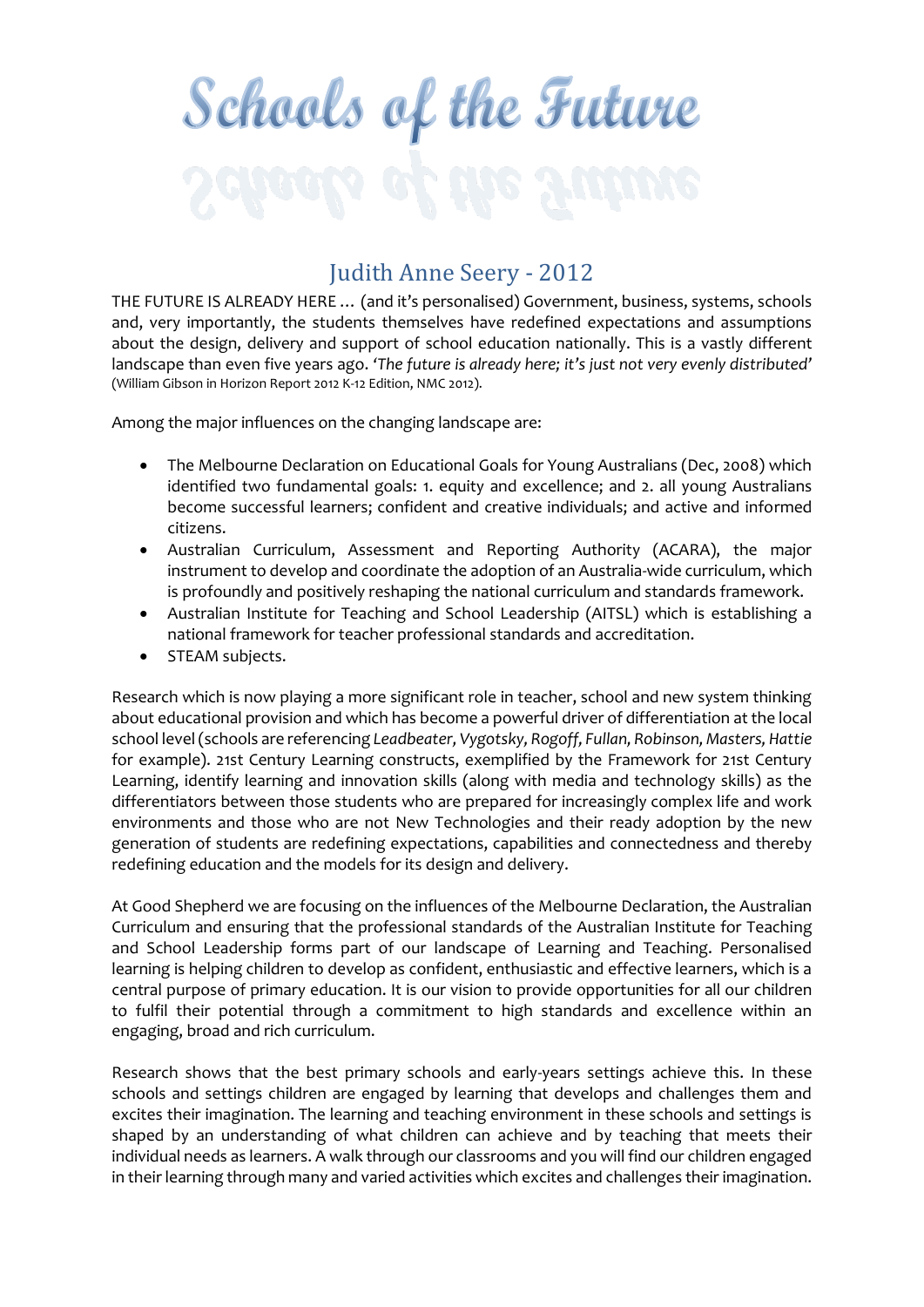The majority of parents have a certain expectation about what school should look like, feel like and be like; however, sometimes when a parent brings their child to school for the first time, the learning spaces look different from what they experienced themselves as children. At first, this can be disconcerting; every parent has been to school and many parents assume that school will be the same as it was when they went to school. In some respects, the teaching of literacy and numeracy is still the same - including formal instruction in the key skills being taught every day. In addition to whole group instruction, small groups, individual extension and intervention are also provided, ensuring that all children are catered for more personally.

The wonderful aspect of education in the 21st century is that in addition to literacy and numeracy still being taught and instructed, a broader range of other skills are also taught. These are often referred to as life skills: children growing up now need a variety of skills to be successful learners today.

These include:

- Decision making
- Resilience
- Problem solving
- Learning how to learn
- **•** Intrinsically motivated
- Responsible citizens of the future
- **•** Effective communicators
- Assertive and respectful
- Creative and lateral thinkers
- Researchers
- Able to transfer skills into new ideas and events not experienced before.

Learning environments in all schools now provide a balance between "explicit teaching" in the formal instruction of key curriculum areas including sciences, history, the arts, physical education, literacy, numeracy balanced with "explicit teaching" during active engagement where children are trying things out, working alongside others, having to work collaboratively, problem solve and create. This balance between formal instruction and active engagement provides practice for children to have the best of both worlds.

Children don't know what they don't know. So as teachers, we provide the instruction and curriculum content from the Australian Curriculum that helps them to 'grow' their knowledge and skills. Children also bring to their learning, lots of experiences, knowledge and skills that they already know. Children need to be given the opportunity to bring who and what they know and for us to balance this with what we need them to learn. Importantly this needs to be done in a way that helps them to explore, to experiment and to work alongside others. This is what prepares them for the real world.

In personalised learning, we do not stop teaching the fundamentals which are the foundation of literacy and numeracy, we simply add more of the essential skills of life that all of us need as we live and grow and work in today's society. Good Shepherd has for this reason taken on Design Thinking which is interwoven with Visible Learning, creating a process of problem solving, investigating and inquiry learning.

Sometimes parents of children in Prep - Year 2 who participate in Investigations initially say; "They are just playing!" They are not just playing. There is not enough hours in the day to justify "just playing" in school. That is why parents need to understand a little about the importance of and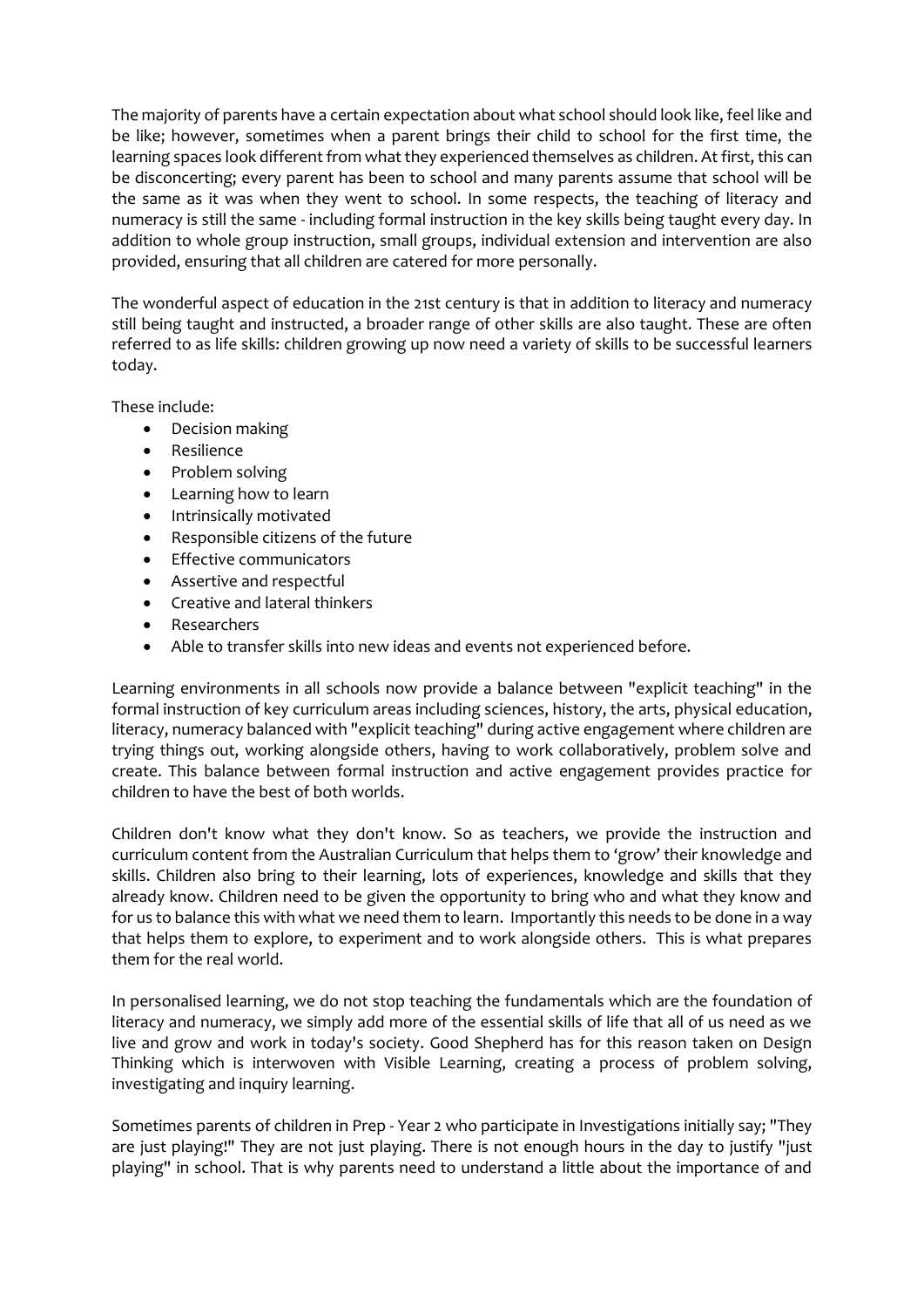how Investigations teaches life skills as well as oral language, socialisation and a whole host of other skills while developing their numeracy and literacy skills.

Sometimes parents of children in our Years 3-4 think that personalised learning is a curriculum where children can do whatever they want. Nothing could be further from the truth. In fact, true personalised learning is highly systemised and structured. In Years 3-4 the students are often sitting with their teacher who is instructing and teaching. At other times, students are working on projects for example in History or Science or Health or investigating areas of learning provided by the teacher. They may be challenged to link their own interests and experiences to the skills and concepts being taught so that learning is viewed as relevant and meaningful to the student.

# **Reboot the School**

By Kayla Webley - Monday, July 9, 2012 Salman Khan, Jamie Chung for TIME Read more: <http://www.time.com/time/magazine/article/0,9171,2118298,00.html#ixzz28J0sXZO1>

Fifth graders at Eastside College Preparatory School in East Palo Alto, California, sit at their desks with netbooks. They're in the middle of a math lesson, listening as a teacher explains how to convert percentages to decimals. "If we get rid of the percent sign, we just have to move the decimal sign two places to the left," the instructor says. Pens scribble across notebooks.

Seven thousand miles away in Accra, Ghana, students at the African School for Excellence are studying logarithms. Their teacher is the same one firing off math tips in California – both groups of kids are learning by watching online videos. While the screen shows a march of equations and diagrams,

the students never actually see the face of the lecturer. There's just a voice, deep, patient and unrehearsed – think NPR host crossed with Mister Rogers. His inflection rises at times to underscore a point or when he gets really excited. "Math is not just random things to memorize and regurgitate



on a test next week," he says. "It's the purest way of describing the universe!"

The voice belongs to Salman Khan, a 35-year-old hedge-fund manager turned YouTube professor to millions around the world. Thanks to his Khan Academy, an online repository of some 3,250 digital lectures, he has become a celebrity to techies, educators and uncounted high schoolers cramming for the AP biology test. His 18-minute discourse on the Krebs cycle and cell metabolism has been viewed more than 675,000 times.

But Khan isn't satisfied with being the most famous teacher ever to appear on a Web browser. He believes he has stumbled onto a solution to some of education's most intractable problems, with his video-driven teaching method at its heart. He wants to fundamentally change the role of teachers in the classroom and redefine the concept of homework along the way. And he has persuaded Bill Gates, Google's Eric Schmidt and a minor constellation of other tech billionaires to back this quest.

Education reform is notoriously difficult. K-12 schools are debating everything from teacher evaluations to standardised tests, with no consensus in sight. Universities, meanwhile, are confronting massive budget cuts and new kinds of competition as dramatized by the recent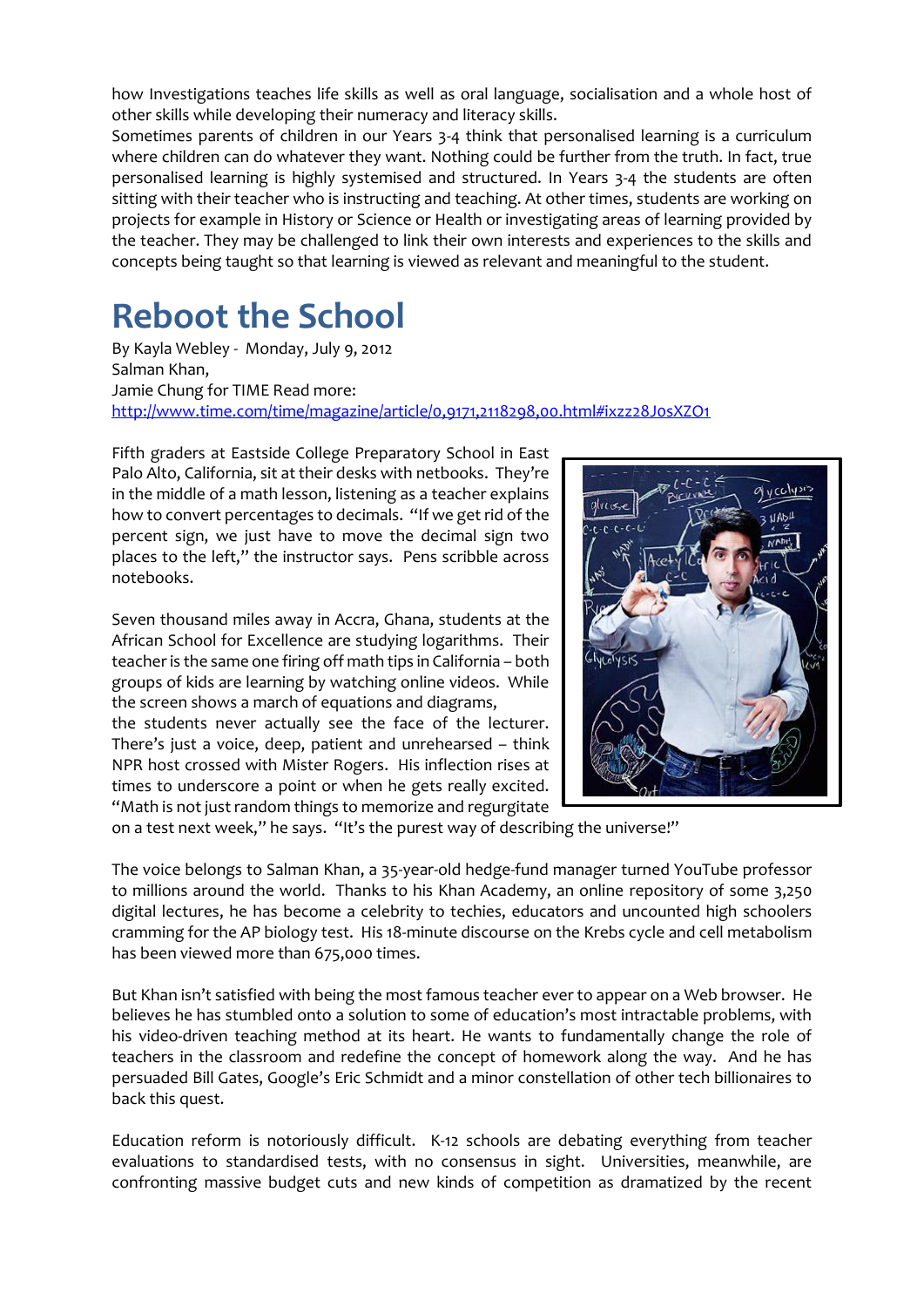turmoil at the University of Virginia. Its board fired the president amid worries that UVa wasn't keeping up with change and embracing online education fast enough, then rehired her 16 days later after a backlash from students and faculty.

At all levels, there's plenty of scepticism about any tech-centric approach to teaching. An estimated \$65.7 billion was spent in the US last year on education technology, according to research firm Gartner. But many educators say there is little concrete proof of its benefits.

Kahn is already butting up against veteran teachers nervous about their roles in his brave new classroom. But the biggest obstacle of all may be Khan himself. For all his grassroots fandom and Silicon Valley cred, he's not an educator, and he's never worked with children. Are parents and teachers ready to upend hundreds of years of precedent about how basic subjects are taught on the word of a guy who has spent more time analysing financial statements than standing before a blackboard?

It's 8.30am in an office above a tea shop in downtown Mountain View, California and Khan is about to create a new lesson for his online audience. His classroom is an office dominated by a large bookcase full of textbooks and sci-fi novels he has collected over the years. His chalkboard is a black Wacom computer tablet parked on a desk made from old telephone poles. On the tablet he sketches the colourful diagrams and equations that are hallmarks of Khan Academy videos.

Today's first lesson is a new entry in his series on macroeconomics: a discussion of how human emotions transition from optimism to denial, then panic and fear, and finally hope and relief, as a market fluctuates from a growth period to a depression and back again. Khan begins by doing two minutes' worth of research on Google, looking for graphs that affirm what he remembers from his econ class in college, then flips through a few pages in a 4-inch-thick economics textbook sitting on his desk and clicks a button to start recording. Dragging a stylus across the tablet, he sketches the business cycle on the screen, leaning into a microphone that captures his narration. After two minutes, he stops and deletes the recording. He never goes back and edits out mistakes but starts over from the beginning if he is "bumbling around" or loses his flow. "If my own thinking isn't clear, that's not helpful to the person listening," he says.

He doesn't use a script. In fact, he admits, "I don't know what I'm going to say half the time." But the low production values of Khan's videos are part of what makes them so effective. A student can hear Khan thinking things through aloud, using intuition and solving the problem with his viewers rather than for them. The unscripted nature of the videos makes him more relatable; it's as if he's sitting right next to you explaining the concepts as your own private tutor.

After the eleven-minute video is uploaded, Khan pauses, checks his email and runs through his mental to do list. There won't be a meal break; Khan skips breakfast and lunch, preferring to subsist only on hot water during the day and to eat a day's worth of food at night. "A lion runs the fastest when he is hungry," he says.

This morning's macroeconomics video is aimed primarily at college-level students; other lessons range from basic addition to calculus. There's also everything from astronomy and chemistry to computer science and SAT prep. Once online, Khan's lectures become available to anyone, for free, at any time and any place. Many will call up one of his videos at home as they struggle through an assignment or review for an exam, getting a better understanding of material their teachers have already explained with their own classroom chalk talks. That's fine with Khan. "That's how we got popular," he says.

But Khan believes he's onto something much bigger; a buzzy concept educators call the "flipped classroom." In Khan's view, there is no need for students to be divided into grades by age. Instead,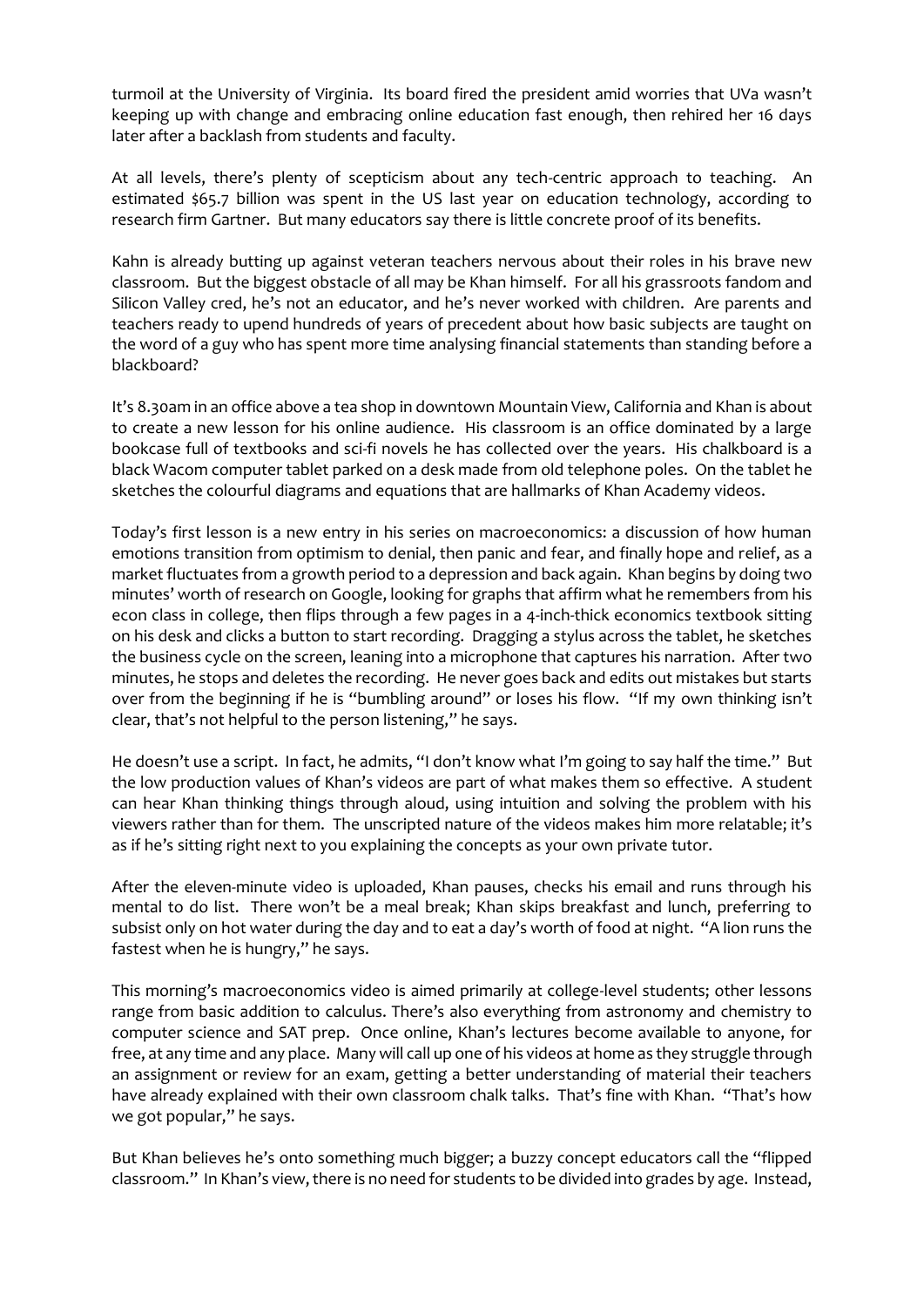they should learn at their own pace, moving on to the next lesson only when they have mastered the concept before it. Students would watch videos that introduce the concepts as homework and then go to class to demonstrate their learning. And there would be no need for a teacher to stand in front of the class and give a lecture ever again.

# **Flipping 800 Years of Teaching**

You may not have thought about it much back in seventh-grade history as you struggled to keep your eyes open during a review of key Revolutionary War battles, but the concept of a classroom in which a teacher stands at the front to deliver a lesson goes back a long way. All the way, in fact, to medieval universities of the 14<sup>th</sup> century. Gutenberg and the printing press were still 100 years in the future, and teachers were human textbooks. Even after it became possible to reproduce teaching materials, the lecture remained entrenched in the classroom setup.

Eventually new technologies arrived to help teachers present information to students. In the beginning of the 20<sup>th</sup> century, early forms of the projector prompted Thomas Edison to predict, "Books will soon be obsolete in schools. Scholars will be instructed through the eye." In the 1920s, radios became prevalent in classrooms, allowing "schools of the air" to broadcast lessons to millions of American students.

During the dotcom boom of the late 1990s, classroom computers began to take off. In 1984, US public schools had one computer for every 92 students; by 2008 the ratio was 1 to 3.1. Also by 2008, nearly 100% of public schools had internet access.

Lots of technology – and little proof of results. There have been few major long-term studies on the effectiveness of technology in education. A 2007 report commissioned by Congress found that test scores in classrooms that were randomly assigned to use reading and math software were not significantly higher than those in classrooms that did not use the software. Some studies have found technology to be moderately effective in improving student performance in reading but not math, while other studies have found the exact opposite.

Khan says the issue isn't the computers; it's how we're using them. The traditional classroom model essentially forces educators to teach to the middle. High-achieving students aren't challenged and low-achieving students are made to move on to the next concept before they've mastered the previous one. In the flipped classroom, proponents are fond of saying, the teacher shifts from being the sage on the stage to being the guide on the side. With lecture material covered at home as kids watch those online videos, elements traditionally associated with homework – math – problem sets, history essays, science projects and so on, can become the focus in the classroom. All that lecture time is converted to personalised attention. Everyone's work is tracked and measured in real time, so teachers know where to direct their attention. There's no more teaching to the middle: from bottom to top, all students work at their own pace.

Khan's vision faces its biggest test yet in a pilot project at Eastside Prep, a charter school where all the students are economically disadvantaged and, if they make it, will be the first in their families to go to college. In the classroom of teacher Suney Park, when it's time for math, the kids get out their netbooks to work on what Park calls the "Khaniculum."

Today the class is moving from a unit on fractions to one on percentages. Park introduces the new unit even though about half the kids aren't ready for it. She tells her class it's "totally fine" that they are all in different places. Some work ahead, watching Khan videos to explore new material; others review with Park.

One student, Joshua Walker-Ford, is already learning how to convert percentages to decimals. He says no one has taught him how to do this yet, but rather than watch one of Khan's videos, he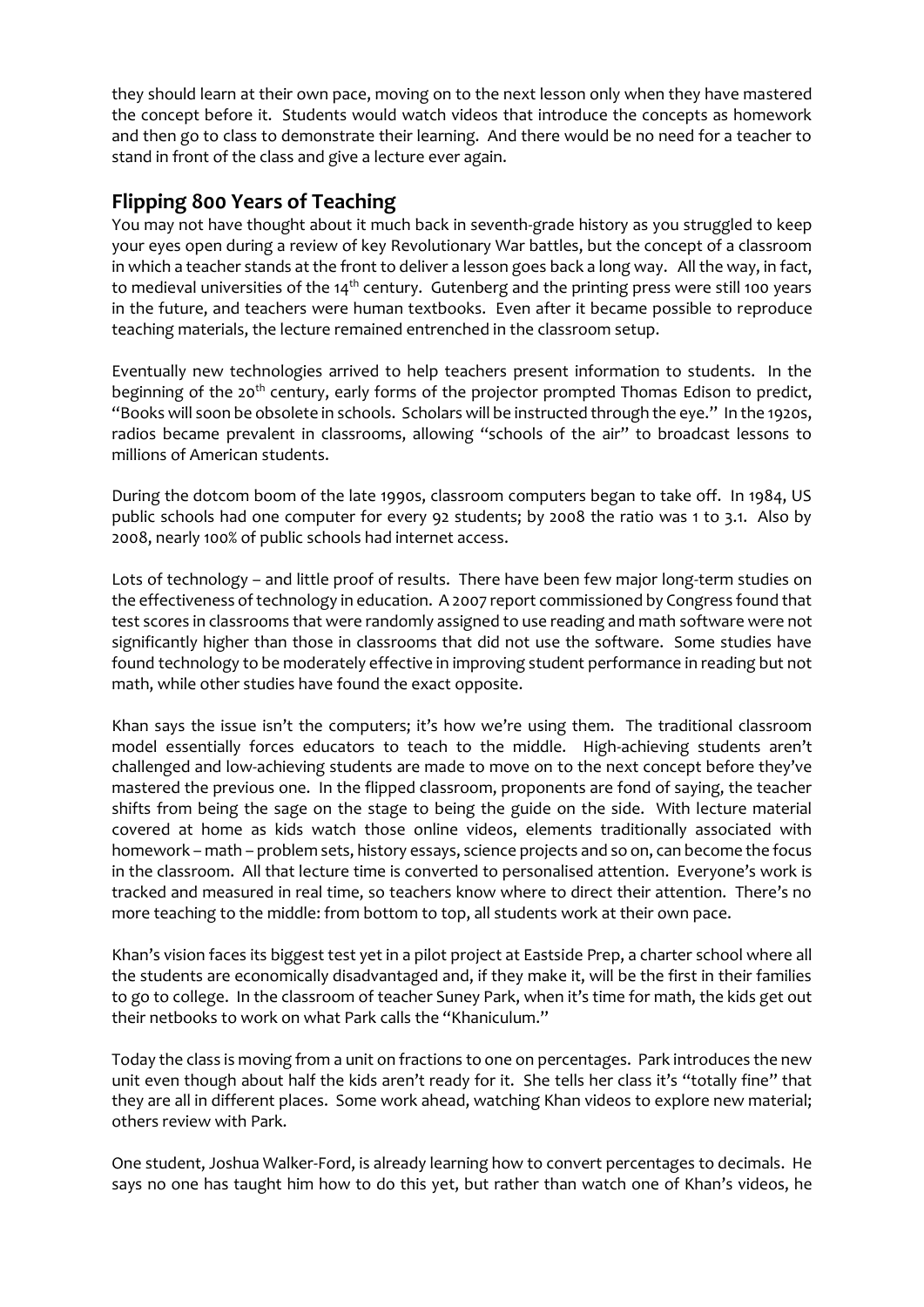guesses how it might be done and gets it right. In no time, he completes 10 questions and advances to the next topic. "At my old school, I would understand something in one day, but the teacher would still go over it for two or three days for the kids who didn't get it," he says. "Here, I can just get it and move on."

Khan understands kids like Walker-Ford. He was one of them. Growing up in Metairie, La., he chafed at the pace set by the school curriculum. He was raised by a single mum, an immigrant from Kolkata; his father, a paediatrician from Bangladesh, separated from his mum when he was young, moved away and died when Khan was 14. In high school, while his mother was busy starting a convenience store, Khan began participating in math competitions. That's when he met Shantanu Sinha, considered the kid to beat from another area high school. Sinha told Khan how his school allowed him to skip ahead in math. Khan asked to do the same at his own school and was told no. He says he was so frustrated, he called around to local universities and ended up taking pre-calculus at Loyola University that summer. (Sinha became a lifelong friend and now works with Khan as president and chief operating officer of Khan Academy).

Khan's self-directed curriculum helped him get accepted to the Massachusetts Institute of Technology and then Harvard Business School. M.B.A. in hand, he landed an analyst position at a relatively small hedge fund. There, he happily spent his days researching the financial conditions of publicly traded companies until his cousin Nadia needed help with her algebra homework.

## **Hello, Mr Gates**

Khan was in Boston; Nadia was in New Orleans. So he offered to tutor her online. They would both sign on to the Yahoo! Messenger chat service, and Khan would use a tool called Doodle to draw lessons. One day a friend suggested that he record the lessons as videos and upload them to YouTube. "I was immediately dismissive," Khan says. "YouTube is for cats playing pianos, not serious mathematicians." But he tried it anyway. He started getting feedback like "I've learned more in the past three hours on YouTube than I have in three years of math class." "People don't expect to get something of value for free online, so when they do, it's like, thank you," Khan says.

Eventually he decided his hobby was more than just a side project. In the fall of 2009, he quit his job and devoted his full attention to Khan Academy from a makeshift office in a converted closet in his home. The real breakthrough came in May 2010, when Ann Doerr, wife of Silicon Valley venture capitalist John Doerr, dropped \$10,000 into his PayPal account. He was overjoyed at the donation, his largest to that point, and immediately wrote to thank her. When Doerr found out it was his largest donation, she insisted that they meet. Khan spent an hour with Doerr over coffee, explaining his vision of how the way we think about learning could be fundamentally altered. On his drive home, his phone beeped with an incoming text message: Doerr said she planned to deposit an additional \$100,000 into his account. "I almost crashed the car," Khan says.

Word spread quickly. A month and a half later, Khan's phone lit up with text messages and emails informing him that Bill Gates had just mentioned Khan Academy in a speech at the Aspen Ideas Festival. Then Gates flew Khan to Seattle for a meeting and gave him a \$1.5 million grant. (He would eventually throw in \$4 million more). "I'd been, frankly, frustrated at how little creative work was being done to use the Web as a core component of instruction," Gates wrote in an email to TIME. "And when I saw this, I thought, yes, he's got it." Soon Khan had a \$2 million donation from Google, followed by grants of \$3 million from Netflix CEO Reed Hastings and \$5 million from Irish entrepreneur Sean O'Sullivan.

Khan is using the money to transform the academy from his own personal YouTube channel into an educational non-profit with Silicon Valley start-up DNA. The goal: to create a complete educational approach with video lectures, online exercises, badges to reward student progress, an analytics dashboard for teachers to track that progress and more, that can be integrated into